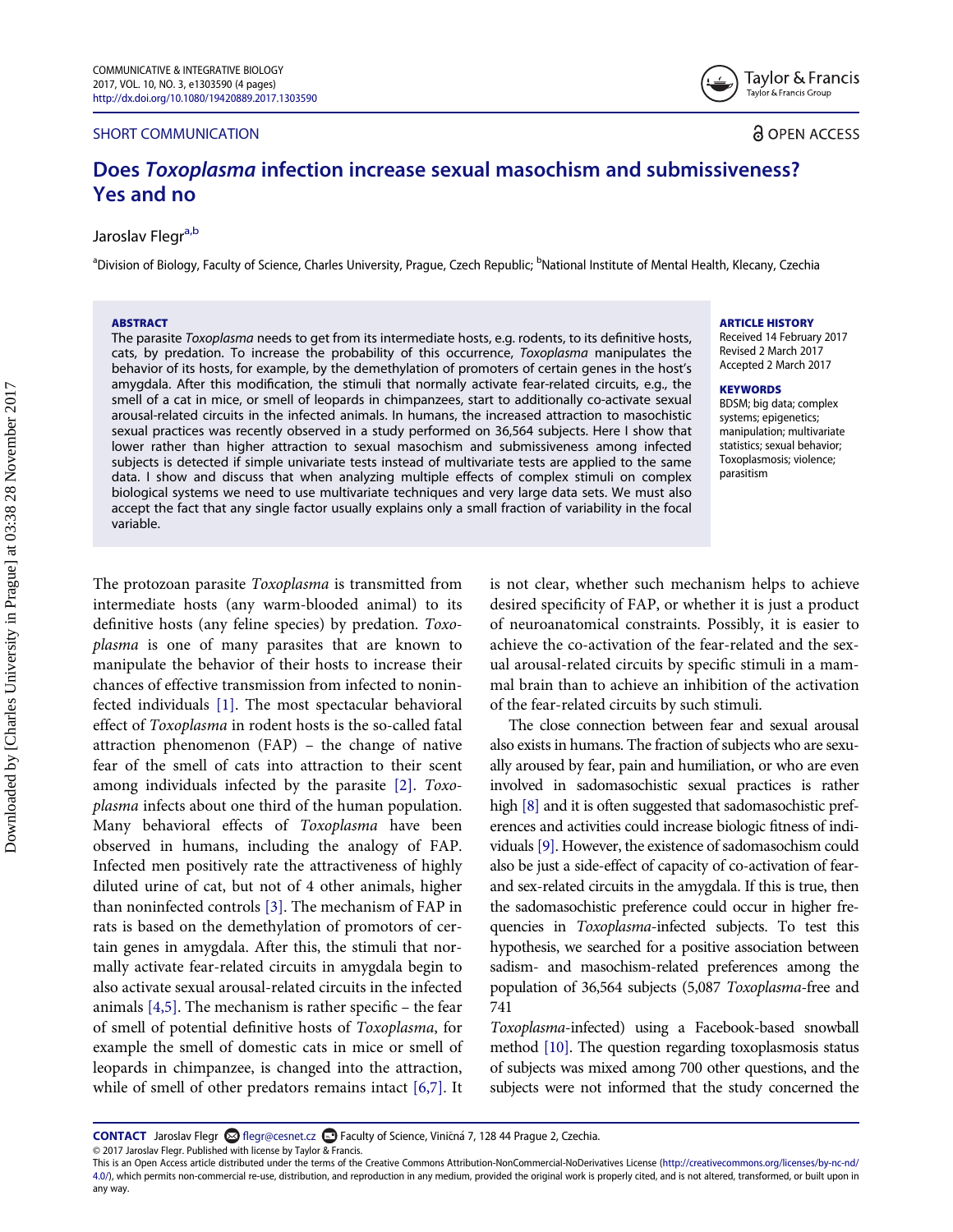effects of toxoplasmosis. Factor analyses showed that 24 independent factors explained 53% of variability in sexual behavior of the participants. After the correction for multiple tests, 7 and 10 of these 24 factors correlated with toxoplasmosis in women and men, respectively. The factor Arousal by violence correlated positively with toxoplasmosis in women ( $p = 0.014$ ), and factors Arousal by submission and masochism ( $p = 0.004$ ), Arousal by raping ( $p = 0.001$ ), and Arousal by sexual bondage ( $p < 0.0005$ ) correlated positively with toxoplasmosis in men. Both women and men were less aroused by Sexual dominance and sadism and both practiced any kind of sadomasochistic sex less often than their *Toxoplasma*-free peers (all  $p < 0.0005$ ). Other factors correlated with toxoplasmosis, e.g., zoophilia and homosexual sex (not the homosexual orientation), had no direct relation to BDSM or fear [\[10\]](#page-2-7). Generally, infected subjects expressed relatively high attraction to nonconventional sexual practices, especially certain BDSM-related practices, but they also reported to perform such activities less often than the Toxoplasma-free subjects.

The Toxoplasma infection seems to have an opposite effect on the human sexual preference and on the sexual behavior. Therefore, it is difficult to detect these effects using simple univariate statistical techniques, for example, by studying the effect of the infection on sexual preference, without controlling for the effect of the infection on sexual activity and sexual desire. For example, Toxoplasma-infected subjects scored higher than their Toxoplasma-free peers in the factor Arousal by submission and masochism when the other sex-related variables were controlled in the process of factor analysis [\[10\].](#page-2-7) However, they scored lower when asked how much they are aroused by being humiliated, or by suffering pain, 2 traits that positively load the factor Arousal by submission and masochism see the [Fig. 1.](#page-2-8)

Toxoplasma is known to affect many physiologic variables which can independently, directly or indirectly, affect various behavioral traits in humans and rodents. For example, Toxoplasma transiently increases the concentration of testosterone [\[11\],](#page-3-0) which could increase sexual desire and sexual activity in men during the first years after the infection. However, it also has a strong impact on the immunity and health of infected individuals [\[12,13\]](#page-3-1). There is strong indirect evidence that the infected subjects suffer a mild but long-term chronic stress. All these factors have negative impacts on sexual desire and sexual activity of infected hosts. Some of the Toxoplasma-related effects are more specific. Toxoplasma codes 2 genes for tyrosine hydroxylases, the rate limiting enzymes for the synthesis of dopamine [\[14\].](#page-3-2) A large amount of this transmitter has been detected within and nearby pseudocysts of Toxoplasma in the brain tissue of infected hosts [\[15\]](#page-3-3). This increased concentration of dopamine could explain the approximately 2.7 times higher risk of schizophrenia in Toxoplasma-infected subjects [\[16,17\],](#page-3-4) as well as more serious course of schizophrenic illness in Toxoplasma-infected patients [\[18\].](#page-3-5) A high concentration of dopamine is also known to have a negative effect on the personality factor novelty seeking [\[19\]](#page-3-6) and a decrease of this factor has indeed been observed in Toxoplasma-infected humans [\[20,21\]](#page-3-7) as well as in rodents infected by Toxoplasma in laboratory studies [\[22,23\]](#page-3-8). The lower factor novelty seeking will, probably, result in a lower affinity toward non-conventional sexual practices and techniques among Toxoplasma-infected subjects. Another neurophysiological effect of toxoplasmosis is a decrease of the concentration of tryptophan and therefore also serotonin, and an increase of some of their metabolites, namely the kyneuric acids [\[24\]](#page-3-9). Tryptophan is the aminoacid that is essential for growth of many microorganisms and its depletion is an important part of a nonspecific protective reaction of the host organism against bacterial and protozoan infections [\[25\]](#page-3-10). The shifts in concentration of these molecules, especially the decrease of serotonin, could explain the observed higher incidence of attempted suicides in the *Toxoplasma*-infected subjects; however, it can also negatively affect their sexual desire and activity. The last Toxoplasma-associated effect is the hypomethylation of regulatory elements of some genes, e.g., arginine vasopressin promoter, in medial amygdala, resulting in co-activation of sex-related circuits by fear-related stimuli [\[4\]](#page-2-3). This could result not only in the FAP but also in the increase of masochistic preferences in Toxoplasma-infected subjects.

When we study a particular effect of toxoplasmosis (or of any other biotic, abiotic or social factor) on the organisms' behavior (or any other multifaceted dependent variable), we have to disentangle a complex networks of forces influencing the focal variable. We must always take into an account that when we, for example, measure masochistic preferences using a questionnaire, the obtained data reflect not only these preferences, but also sexual desire, novelty seeking, neuroticism, protension and several other personality traits. Some of these traits could be also influenced by the factor under the study, e.g., the Toxoplasma infection, and some of them could have a stronger and sometimes an opposite effect on the dependent variable than the focal factor. The only way to solve this principal problem is to abandon simple univariate methods of analyzing the statistical associations in favor of more complex multivariate statistical techniques. For this task, however, we need much larger data sets – preferably thousands of subjects – than the data sets that are sufficient for univariate analyses. We must also be prepared to accept the fact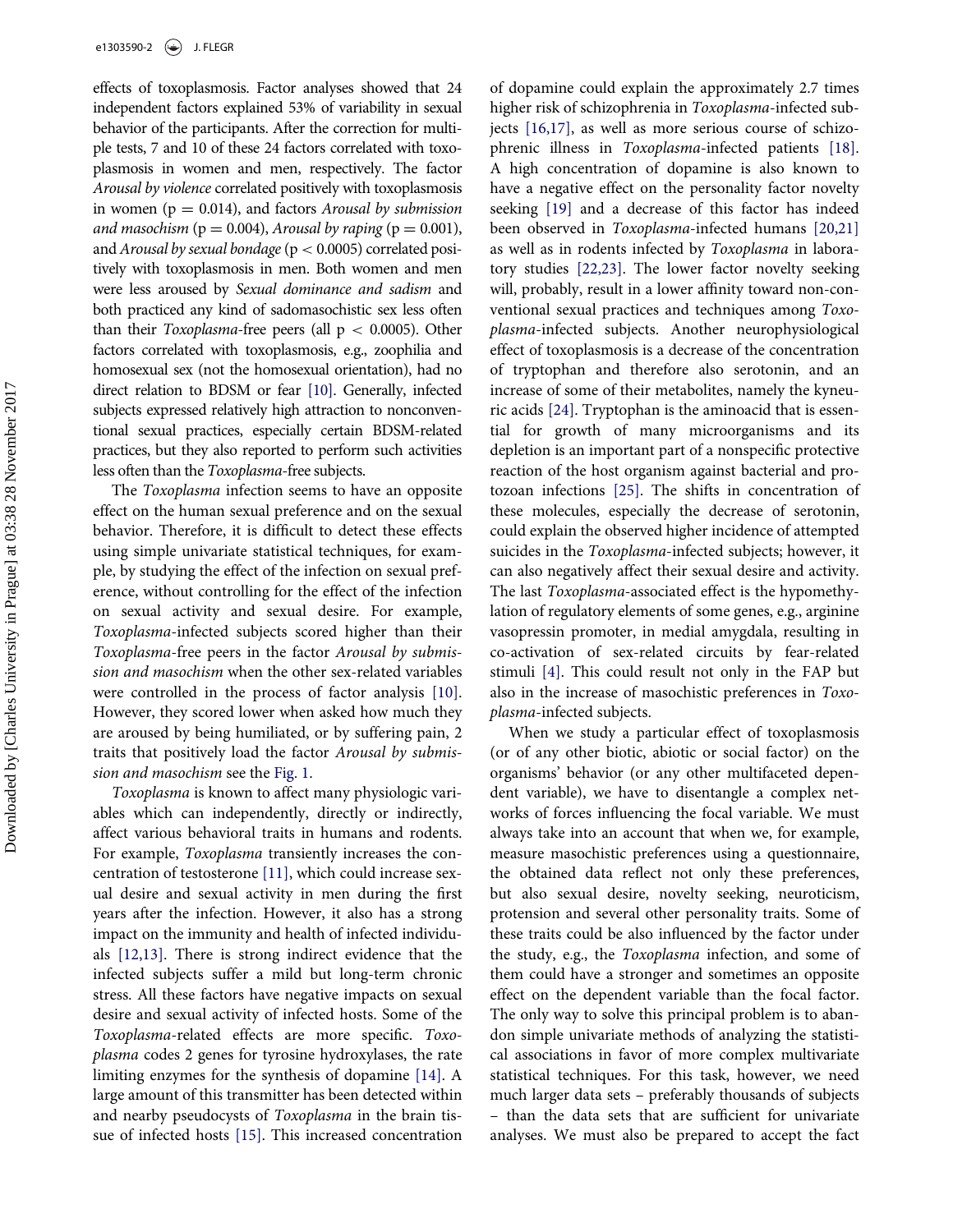<span id="page-2-8"></span>

Figure 1. Differences in the attraction to self-pain and humiliation between Toxoplasma-infected and Toxoplasma-free subjects.

<span id="page-2-2"></span>that observed effects usually explain only a small part of the total variability of the dependent variable and that the results of proper more complex analysis could seemingly contradict the results of simple univariate analyses.

## <span id="page-2-3"></span>Disclosure of potential conflicts of interest

No potential conflicts of interest were disclosed.

# <span id="page-2-4"></span>Acknowledgments

I would like to thank Charlie Lotterman for his help with the final version of the paper.

## Funding

The work was supported by project UNCE 204004 (Charles University in Prague) and the Czech Science Foundation (Grant No. P407/16/20958).

# <span id="page-2-5"></span><span id="page-2-0"></span>References

- <span id="page-2-6"></span>[1] Flegr J. Influence of latent toxoplasmosis on the phenotype of intermediate hosts. Folia Parasitol 2010; 57:81-7; PMID:[20608469; http://dx.doi.org/10.14411/fp.2010.010](http://dx.doi.org/10.14411/fp.2010.010)
- <span id="page-2-7"></span><span id="page-2-1"></span>[2] Berdoy M, Webster JP, Macdonald DW. Fatal attraction in rats infected with Toxoplasma gondii. Proc R Soc Biol Sci Ser B 2000; 267:1591-4; http://dx.doi.org/[10.1098/](http://dx.doi.org/10.1098/rspb.2000.1182) [rspb.2000.1182](http://dx.doi.org/10.1098/rspb.2000.1182)
- [3] Flegr J, Lenochová P, Hodný Z, Vondrová M. Fatal attraction phenomenon in humans: cat odour attractiveness increased for Toxoplasma-infected men while decreased for infected women. PLoS Neglect Trop D 2011; 5:e1389; http://dx.doi.org/[10.1371/journal.pntd.0001389](http://dx.doi.org/10.1371/journal.pntd.0001389)
- [4] Dass SAH, Vyas A. Toxoplasma gondii infection reduces predator aversion in rats through epigenetic modulation in the host medial amygdala. Mol Ecol 2014; 23:6114-22; PMID:[25142402; http://dx.doi.org/10.1111/mec.12888](http://dx.doi.org/10.1111/mec.12888)
- [5] Flegr J, Markos A. Masterpiece of epigenetic engineering - how Toxoplasma gondii reprogrammes host brains to change fear to sexual attraction. Mol Ecol 2014; 23:5934- 6; PMID:[25532868; http://dx.doi.org/10.1111/mec.13006](http://dx.doi.org/10.1111/mec.13006)
- [6] Poirotte C, Kappeler PM, Ngoubangoye B, Bourgeois S, Moussodji M, Charpentier MJE. Morbid attraction to leopard urine in Toxoplasma-infected chimpanzees. Cur Biol 2016; 26:R98-R99; http://dx.doi.org[/10.1016/j.](http://dx.doi.org/10.1016/j.cub.2015.12.020) [cub.2015.12.020](http://dx.doi.org/10.1016/j.cub.2015.12.020)
- [7] Vyas A, Kim SK, Giacomini N, Boothroyd JC, Sapolsky RM. Behavioral changes induced by Toxoplasma infection of rodents are highly specific to aversion of cat odors. Proc Nat Acad Sci USA 2007; 104:6442-47; PMID[:17404235;](http://dx.doi.org/17404235) <http://dx.doi.org/10.1073/pnas.0608310104>
- [8] Jozífkova E, Bartoš L, Flegr J. Evolutional background of dominance/submissivity in sex and bondage: the two strategies? Neuroendocrinol Lett 2012; 33:636-642; PMID:[23160222](http://dx.doi.org/23160222)
- [9] Jozífková E, Flegr J. Dominance, submissivity (and homosexuality) in general population. Testing of evolutionary hypothesis of sadomasochism by internet-trap-method. Neuroendocrinol Lett 2006; 27:711-18; PMID:[17187017](http://dx.doi.org/17187017)
- [10] Flegr J, Kuba R. The relation of Toxoplasma infection and sexual attraction to fear, danger, pain and